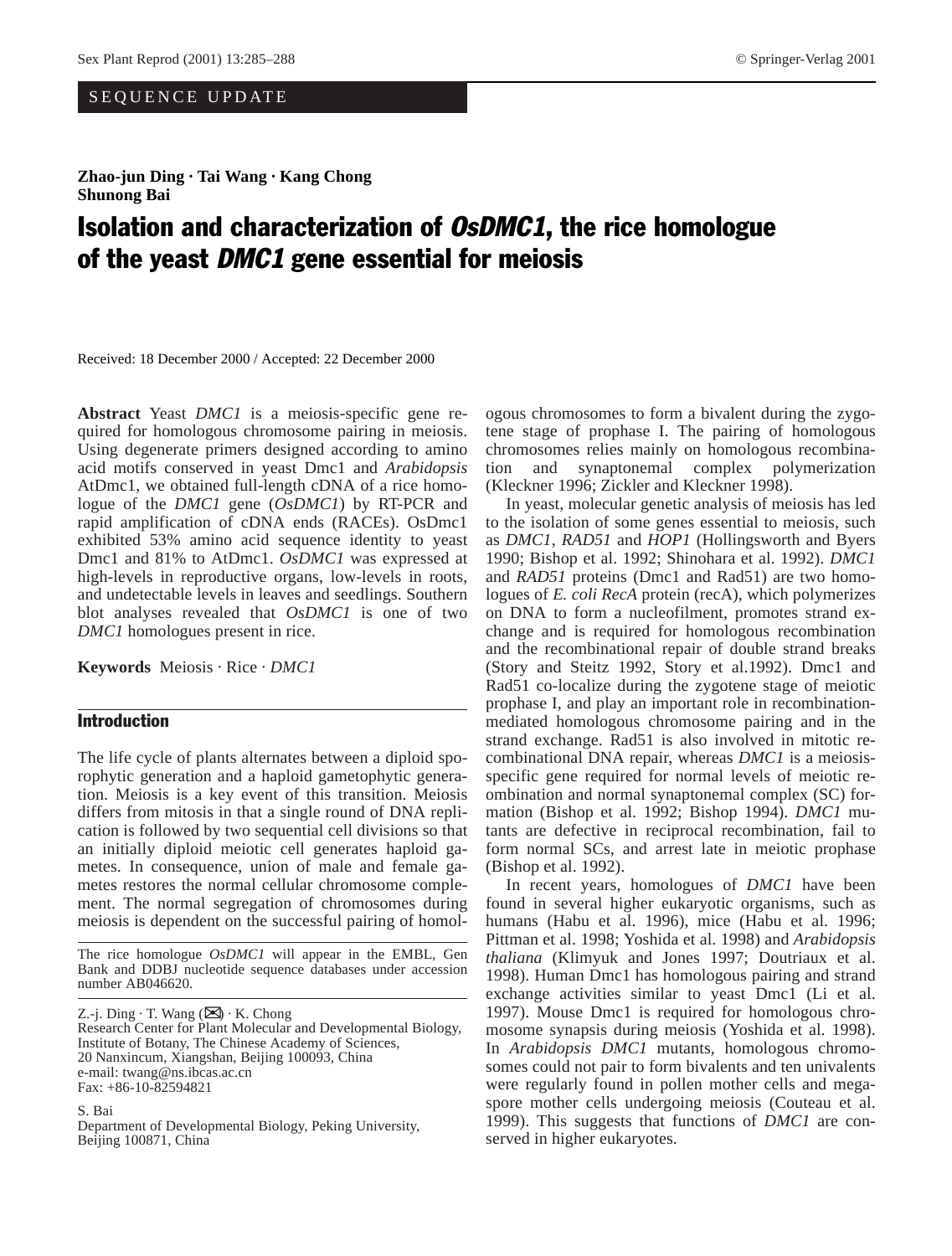Rice is an important crop, specially in Asia. The isolation of genes necessary for meiosis is a key step to understand the molecular mechanism of reproductive development of rice. Understanding these genes will be important to the study of male or female sterility and apomictic reproduction of rice. In this paper, we report the isolation and characterization of the rice homologue of yeast *DMC1*, named *OsDMC1*.

# Materials and methods

## Plant materials

Rice plants (*Oryza sativa* L. ssp. *japonica*) were grown under standard greenhouse conditions. Cultivar Nipponbare (ssp. *japonica*) was used in this experiment. Spikelets in which pollen mother cells were in meiosis were collected and used as a source of RNA for the identification of *OsDMC1*. Leaves were collected from 3 week old plants. Roots and seedlings were harvested from seeds germinated on sterile-water soaked papers.

#### Extraction of nucleic acids

Total RNA was isolated with a Trizol kit (GIBICO-BRL) according to the manufacturer's protocol, and was then treated with RNase-free DNaseI (TaKaRa) to remove residual genomic DNA. Genomic DNA was extracted from seedlings by cetyltrimethylammonium bromide (CTAB) according to the method of Murray and Thompson (1980)

## Isolation of cDNA and genomic clones

Two pairs of degenerate primers were designed according to amino acid motifs conserved in *DMC1* and *AtDMC1* proteins (Dmc1 and AtDmc1). These primers are MP1: GGNATHAAYGCNG-GNGAYGT; MP2: GGNAARGTNGCNTAYATHGA; MP3:AC-NGCNACRTTRAAYTCYTCNGC and MP4: GCRTGNGCNAR-NTGNCCNCC. The combination of MP1 and MP4 was used in the first round of PCR; otherwise the combination of MP2 and MP3 was used for reamplification of the first-round PCR products.

To isolate cDNA clones, 4 µg of total RNA from spikelets was combined with 0.5 µg of oligo dT primer in a volume of 12 µl and denatured at 70°C for 10 min. cDNA was synthesized in a reaction volume of 20 µl SuperScript II RNase H<sup>-</sup> reverse transcriptase (GIBCO-BRL). The RT-PCR reaction was performed with 1 µl cDNAs as templates in 20 µl of reaction buffer (10 mM Tris-HCl, pH8.3, 50 mM KCl, 2 mM MgCl2, 0.05% Nonidet P–40) containing 40 pmol of each of two selected primers, 200 µM dNTPs (Sangon) and 2.5 units of Pfu DNA polymerase (5u/µl, Sangon). The PCR products were analyzed by electrophoresis. A 320-bp cDNA fragment, obtained after reamplification of first-round PCR products, was gel-purified and cloned into the pGEM-T vector (Promega).

For isolation of genomic clones, 100 ng genomic DNA was used as a template instead of the cDNA template; other conditions were same. The PCR products were analyzed with electrophoresis. A 698-bp DNA fragment, obtained after reamplification of firstround PCR products, was gel-purified and cloned into pGEM-T vector.

#### Identification of cDNA ends (RACE)

The full-length *OsDMC1* cDNA was isolated by rapid amplification of cDNA ends (RACEs) (Frohman et al. 1988). For 3' RACE, first-strand cDNA was synthesized with an oligo-dT adapter primer (CTGATCTAGAGGTACCGGATCTTTTTTTTTTTTTTTTT). Specific cDNA was then amplified by two rounds of PCR with the gene-specific nested primers MP5:CCGGCCTGAACGAATTGT and MP6:TGGGATGGATGCCAATGC and the adapter primer CTGATCTAGAGGTACCGGATC. The amplified fragment was gel-purified and cloned into the pGEM-T vector.

The 5' region of the *OsDMC1* transcript was obtained with a GIBCO-BRL 5' RACE kit by using the gene-specific primers MP7:TCTCTCAGCAATCGGCACAA and MP8:AACAGCAT-TGGCATCCAT. The amplified fragment was gel-purified and ligated into pGEM-T vector.

#### DNA sequence analysis

DNA was sequenced by the dideoxy chain termination method with an automated sequencer model 377 (Applied Biosystems). The degree of amino acid sequence identity was determined with the BLAST program (Altschui et al. 1997).

## Southern blot hybridization

Twenty micrograms of genomic DNA was separately digested with *Eco*RI, *Hind*III or *Pst*I. After the digested DNA was subjected to electrophoresis on a 0.8% agarose gel, the DNA fragments were blotted onto a Hybond N<sup>+</sup> nylon membrance (Amersham). Hybridization was carried out with the DIG-labeled 698-bp genomic DNA fragment of *OsDMC1* at 68°C according to the manufacturer's protocol (Boehringer Mannheim).

#### RT-PCR analysis of *OsDMC1* expression

The sense and antisense primers specific to *OsDMC1* cDNA were GTCCAAGCAGTACGACGAAGG and TTCCTCGACATGT-GCAAAGT. As a control, primers specific to the rice tubulin gene tubA (accession number X91806), TCAGATGCCCAGTG-ACAGA and TTGGTGATCTCGGCAACAGA, were used.

First-strand cDNA was synthesized with SuperScript II RNase H– reverse transcriptase  $(200 \text{ u}/\text{ul}, \text{GIBCO-BRL})$  according to the manufacturer's protocol. PCR was performed in a mixture of 50 µl that contained 1 µl of the diluted first-strand cDNA, 10 pmol each of the gene-specific primers, 0.4 mM dNTPs, 1×GC PCR buffer and 2.5 u LATaq DNA polymerase (5 u/µl, TaKaRa) for 25 cycles. The PCR products were separated on a 1% agarose gel, blotted onto a Hybond  $N^+$  nylon membranes (Amersham) and hybridized with the DIG-labeled *OsDMC1* cDNA probe at 68°C according to the manufacturer's manual (Boehringer Mannheim).

# Results and discussion

Molecular cloning of the *OsDMC1* gene

With first-strand cDNAs synthesized with RNA from young spikelets as templates, primers MP1 and MP4 amplified weak smear products separated on agarose gels. After an aliquot of the PCR products was reamplified with MP2 and MP3, a single 320-bp cDNA fragment was obtained and cloned into the pGEM-T vector. Nucleotide sequence and BLAST analysis showed that the cDNA sequence was highly homologous to exon sequences of *DMC1* and *AtDMC1*. It had a continuous ORF and encoded a 109 amino acid sequence with 58% identity to Dmc1 and 91% identity to AtDmc1, indicating that this cDNA sequence was a partial cDNA of the *DMC1* homolog of rice. Based on these results, the rice *DMC1* gene was designed as *OsDMC1*.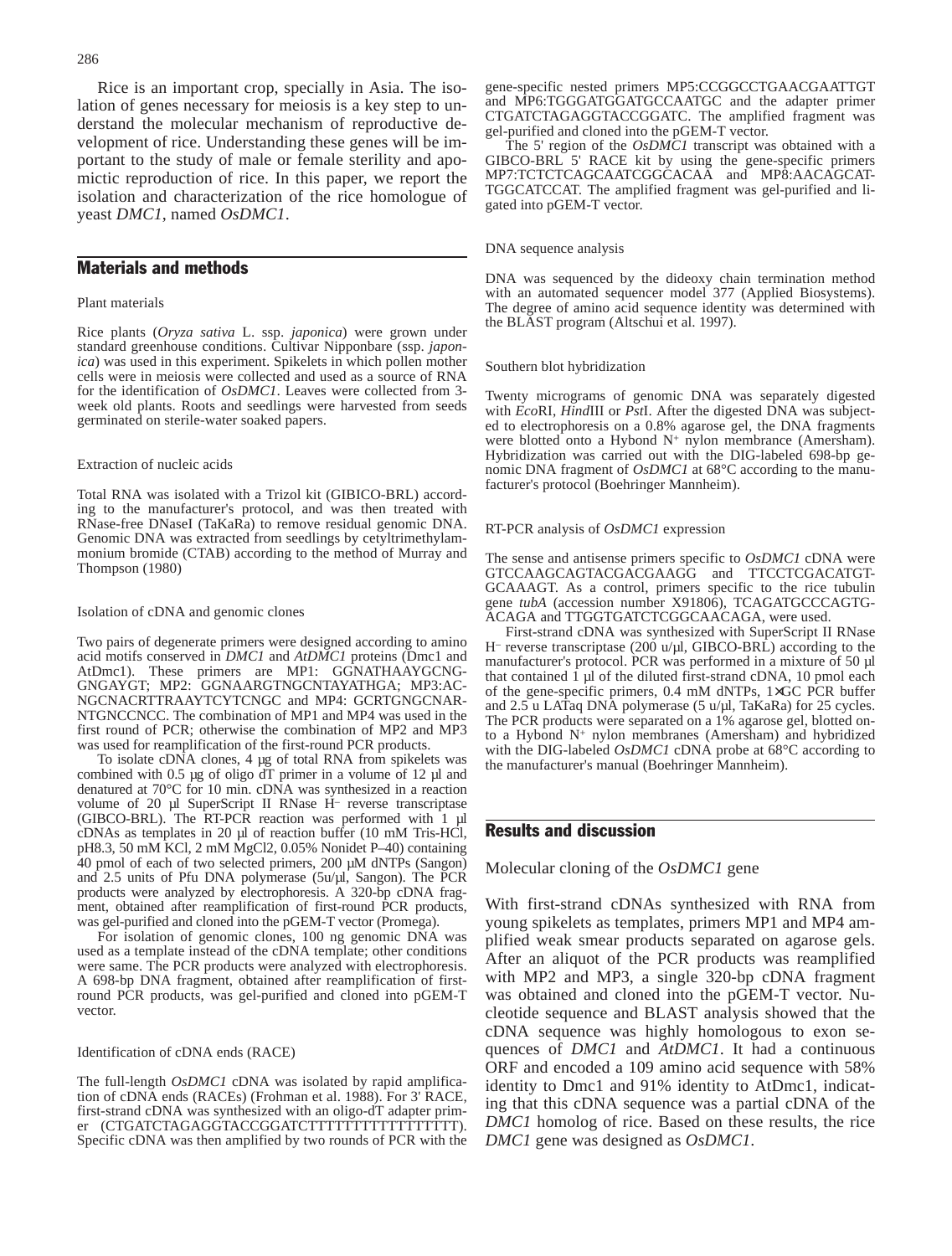${\tt CGCCGGCCGCCTCCGCTA CAGGTGCGGGGGTCTGTGTGACAG \textbf{ATGGCCCCG}}$ M A

TCCAAGCAGTACGACGAAGGCGGGCAGCTCCAGCTCATGGATGCAGAGGATC Y D F G G O L  $\Omega$ T. M  $\overline{D}$  $K$   $\Omega$  $\mathcal{A}$  $F_{1}$  $\mathbb{R}$ GAGGAGGAGGAGGAGTCCTTCGAGTCCATCGACAAGTTAATCTCGCAAGGGATA  $\,$  E  $E$   $E$   $E$  $C$   $F$  $\mathbf{E}$  $\mathbf{s}$  $D$  K S  $L$  $\circ$ G AACTCTGGAGATGTGAAGAAGCTGCAGGATGCTGGTATCTACACTTGCAATGGC G D V K K L O D A G I  $Y$   $T$   $C$  ${\tt CTCATGATGCATACAAAGAAGAGACCTGACAGGAATCAAGGGATTATCTGAAGCA}$ M M H T K K S L T  $G$ K G AAGGTAGACAAGATCTGTGAAGCAGCTGAAAAGCTTCTGAGCCAGGGCTTCATG V D K I C E A A E K L L S O G F  ${\bf ACAGGAAGTGATCTCCTTATCAAGCGGAAGTCTGTTGTTCGGATCACACTGGG}$ G S  $D$  L  $L$  $K$  R  $K$ S  $\overline{U}$  $\mathbb{R}$  ${\bf AGCCAGGCACTTGATGAGCTGCTTGGGGGAGGGATTGAACACTCTGCATCACA}$ O A L D E L L G G G T E T  $T_1 - C_1$ GAGGCATTTGGAGAGTTCCGATCAGGGAAGACCCAGTTGGCTCACACTCTATGT  $F$ G E F R S G K T O L A H T L GTCTCCACTCAGCTTCCAATTCACATGCATGGGGGGAATGGGAAGGTCGCTTAT V S T Q L P I H M H G G N G K V A ATCGATACTGAGGGAACATTCCGGCCTGAACGAATTGTGCCGATTGCTGAGAGA  $D$  T E G T F R P E R I V P I A E  $${\tt TTTGGGATGGATGCCAATGCTCTTCTTGATATATCATATATGCTCGTGCATAC}$ G M D A N A V L D N I I Y A R A ACCTATGAGCACCAGTACAACCTTCTCCTTGGCCTTGCCGCTAAGATGGCTGAA E H Q Y N L L L G L A A K M A  ${\tt GAGCCTTTCAGGCCTCTGATTGTGGATTCTGTGATCCGCACTATTCCGTGTCGAT}$ E P F R P L I V D S V I A L F R V TTCAGTGGCAGGGGTGAACTTGCAGAGCGCCAGCAAAAATTGGCACAGATGCTC  $G$ R G E L A E R O  $O$  K L A M  ${\tt TCCCGCCTTACTAAAATAGCTGAGGAGTTCAATGTTGCAGTGTACATCACCAAC}$ R L T K I A E E F N V A V Y I T N CAAGTGATTGCCGACCCAGGTGGTGGAATGTTCATAACTGACCTGAAAAAACCA  $\mathbf{V}$ I A D P G G G M F T T D L K K  ${\tt GCGGAGGCCACGTGCTGGCGCATGCAGCTACCATCCGGTTGATGCTGAGGAAA}$ G G H V I. A H A A T T R I. M L R K  $\Delta$  ${\tt GGCAAAGGAGAGCAGCGTGTCTGCAAGATCTTTGATGCCCCTAACCTGCCTGAG}$ K G E O R V C K T F D A P  $N$  $T_{\rm eff}$  ${\tt GGAGAAGCTGTTTTCCAGGTAACATCAGTGGAATAATGGATGCGAAAGACTGA}$ E A V F O V T S G G T M D A K D G ATGTTCATTGAGGGTGCTTCCTGTCTTCAAATTATTCAGGTTTCTCCTAGTAAA TTCCTGCATAGGCCATATAGGTTTGGTACATTGACTAAACTACTACTGCTACTT TGCCACTGTCGAGGAAATATGCAACCTCATTTATCCAGACGATTATACCTTAAA ATGGGTATTTTTCTATGCTTATGAGATCAACAGTTGTACTGAAACAAATACAGT 

**Fig. 1** *OsDMC1* cDNA and deduced amino acid sequence. The translation initiation codon is indicated in *bold*. A potential polyadenylation signal is *underlined*

With genomic DNA as a template, a single 698-bp fragment was amplified under the PCR conditions described. Comparison of the 698-bp DNA sequence with the 320-bp cDNA sequence revealed that the DNA sequence had four exons interrupted by three introns. The sequence edited from the four exons was identical to the 320-bp cDNA sequence. The results indicated that the 698-bp fragment was a genomic DNA fragment of the *OsDMC1* gene.

These primers specific to the 320-bp cDNA sequence were designed to isolate the 3' and 5' ends of *OsDMC1* cDNA by RACEs. Combining the 320-bp cDNA sequence with its 5' and 3' sequences resulted in a fulllength cDNA of 1348 bp with a 5' UTR of 45 bp, a 3' UTR of 268 bp, and an ORF of 1035 bp, which predicted a 344 amino acid polypeptide (OsDmc1) (Fig. 1). A proposed poly(A) signal, ACTAAA, is localized at nucleotide positions 1168–1173. The poly (A) tail starts at position 1337. *OsDMC1* cDNA is the first cDNA sequence of *DMC1* homologs identified from monocots reported to date.

OsDmc1 had a calculated molecular mass of 37.6 kDa and an isoelectric point (pI) of 5.53. It contained motif **Fig. 2** Southern blot analysis of *OsDMC1* gene. Twenty micrograms of genomic DNA was separately digested with *Eco*RI  $(E)$ , *PstI*  $(P)$  or *HindIII*  $(H)$ , and separated on an 0.8% agarose gel. Hybridization was performed with the DIG-labeled 698-bp genomic DNA fragment of *OsDMC1*. DNA size standards in kb are shown to the *left*



GEFRSGKT (residues 133–140) which matches the well-known motif A consensus sequence G/AXXXX-GKT/S for NTP-binding conserved in many NTP-binding proteins (Story et al. 1992). Optimal alignment revealed that it had 53% overall identity to yeast Dmc1 (Bishop et al. 1992) and 81% to *Arabidopsis* AtDmc1 (Klimyuk and Jones 1997)

## Two *DMC1* homologues are present in rice

In order to determine whether there are other *DMC1* homologues in the rice genome, genomic DNA was digested to completion with either *Eco*RI, *Pst*I or *Hind*III, which do not cut into the 698-bp genomic DNA fragment of *OsDMC1*, and then subjected to Southern blot analysis. Hybridization with the 698-bp fragment used as a probe showed two bands in all cases (Fig. 2), even though the blots were washed to high stringency. This suggests that there are two *DMC1* homologs in the rice genome. *OsDMC1* is one of the two-copy gene family. This is obviously different from *DMC1* of yeast and *AtDMC1* of *Arabidopsis*, which are all single-copy genes (Bishop et al. 1992; Klimyuk and Jones 1997).

## Expression of *OsDMC1*

To examine the expression patterns of *OsDMC1*, a cDNA probe generated by PCR containing an ORF of *OsDMC1* and labeled with DIG was used to probe the